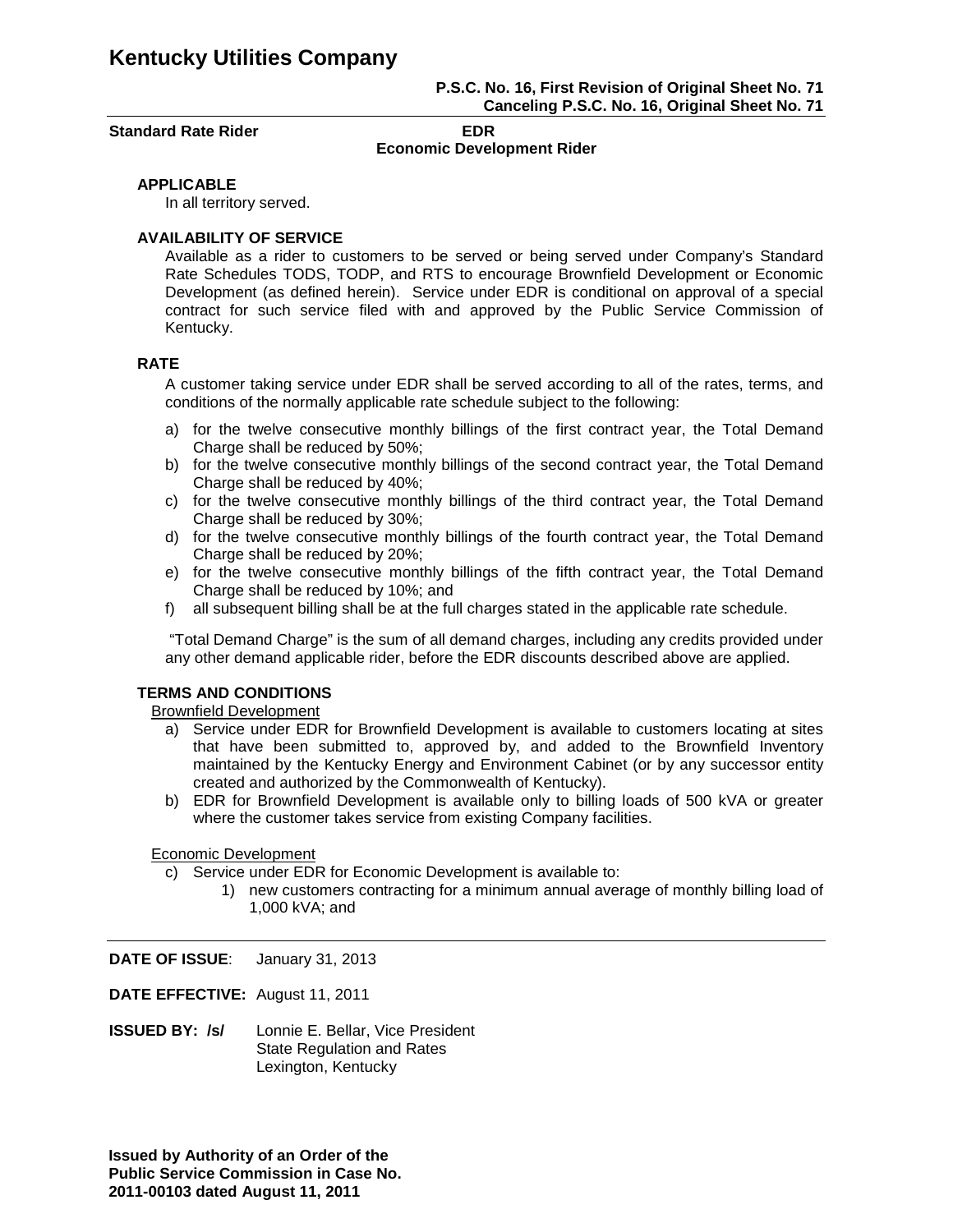# **Kentucky Utilities Company**

### **P.S.C. No. 16, First Revision of Original Sheet No. 71.1 Canceling P.S.C. No. 16, Original Sheet No. 71.1**

**Standard Rate Rider EDR** 

# **Economic Development Rider**

## **TERMS AND CONDITIONS**

Economic Development (continued)

- 2) existing customers contracting for a minimum annual average of monthly billing load of 1,000 kVA above their Existing Base Load, to be determined as follows:
	- i. Company and the existing customer will determine Customer's Existing Base Load by averaging Customer's previous three years' monthly billing loads, subject to any mutually agreed upon adjustments thereto.
	- ii. Company and the existing customer must agree upon the Existing Base Load, which shall be an explicit term of the special contract submitted to the Commission for approval before the customer can take service under EDR. Once the Existing Base Load's value is thus established, it will not be subject to variation or eligible for service under EDR.
	- iii. This provision is not intended to reduce or diminish in any way EDR service already being provided to all or a portion of a customer's Existing Base Load. Such EDR service would continue under the terms of the contract already existing between the Company and the customer concerning the affected portion of the customer's Existing Base Load.
- d) A customer desiring service under EDR for Economic Development must submit an application for service that includes:
	- 1) a description of the new load to be served;
	- 2) the number of new employees, if any, Customer anticipates employing associated with the new load;
	- 3) the capital investment Customer anticipates making associated with the EDR load;
	- 4) a certification that Customer has been qualified by the Commonwealth of Kentucky for benefits under the Kentucky Business Investment Program.
- e) Should Company determine a refundable contribution for the capital investment in Customer-specific facilities required by Company to serve the EDR load would ordinarily be required as set out under Company's Line Extension Plan, I. Special Cases, that amount shall be determined over a fifteen (15) year period and payable at the end of the fifteen (15) year period.

### General

- f) Company may offer EDR to qualifying new load only when Company has generating capacity available and the new load will not accelerate Company's plans for additional generating capacity over the life of the EDR contract.
- g) Customer may request an EDR effective initial billing date that is no later than twelve (12) months after the date on which Company initiates service to Customer.
- h) Neither the demand charge reduction nor any unjustified capital investment in facilities will be borne by Company's other customers during the term of the EDR contract.
- i) Company may offer differing terms, as appropriate, under special contract to which this rider is a part depending on the circumstances associated with providing service to a particular customer and subject to approval by the Public Service Commission of Kentucky.

**DATE OF ISSUE**: January 31, 2013

**DATE EFFECTIVE:** August 11, 2011

**ISSUED BY: /s/** Lonnie E. Bellar, Vice President State Regulation and Rates Lexington, Kentucky

**Issued by Authority of an Order of the Public Service Commission in Case No. 2011-00103 dated August 11, 2011**